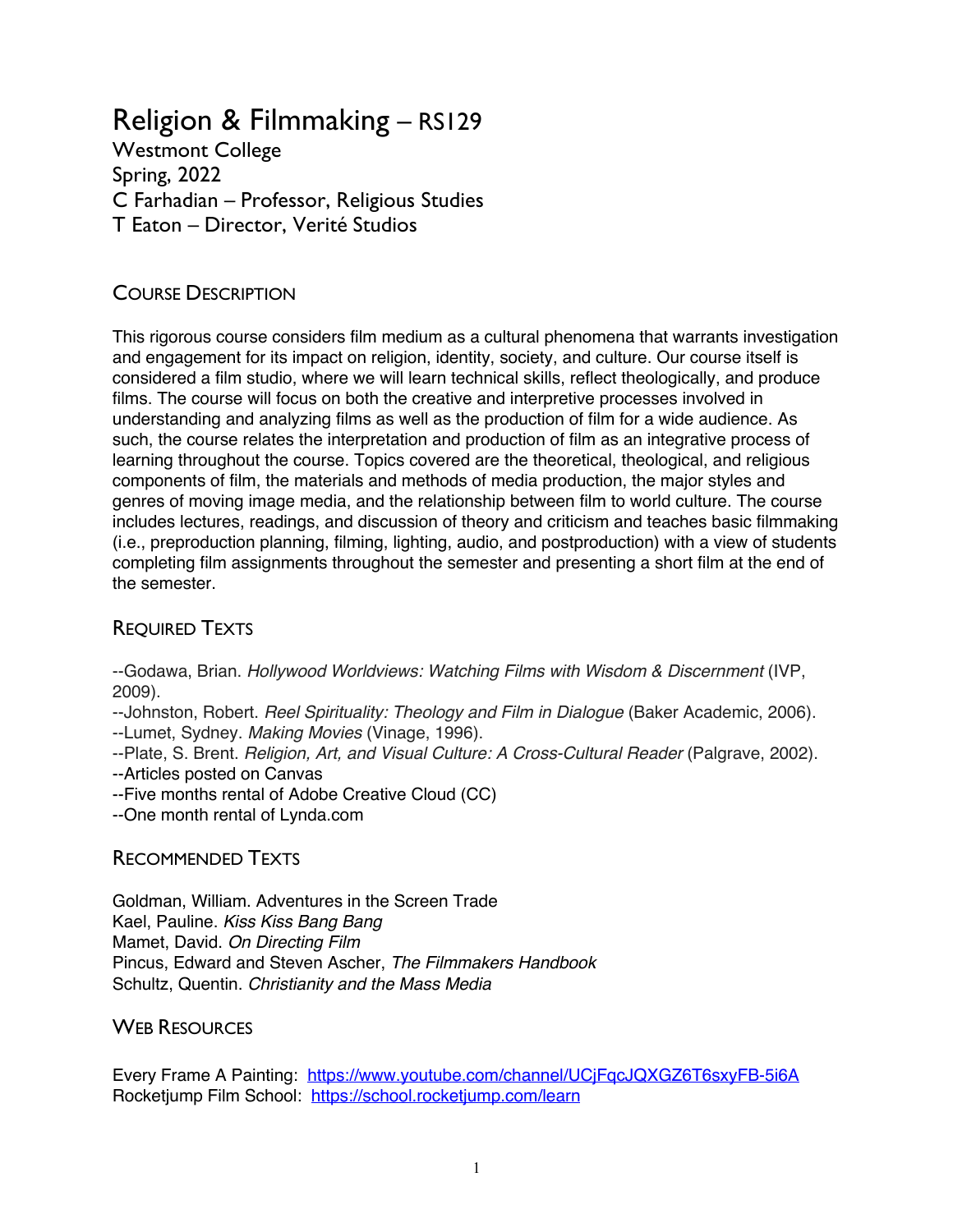Lessons From The Screenplay: https://www.youtube.com/channel/UCErSSa3CaP\_GJxmFpdjG9Jw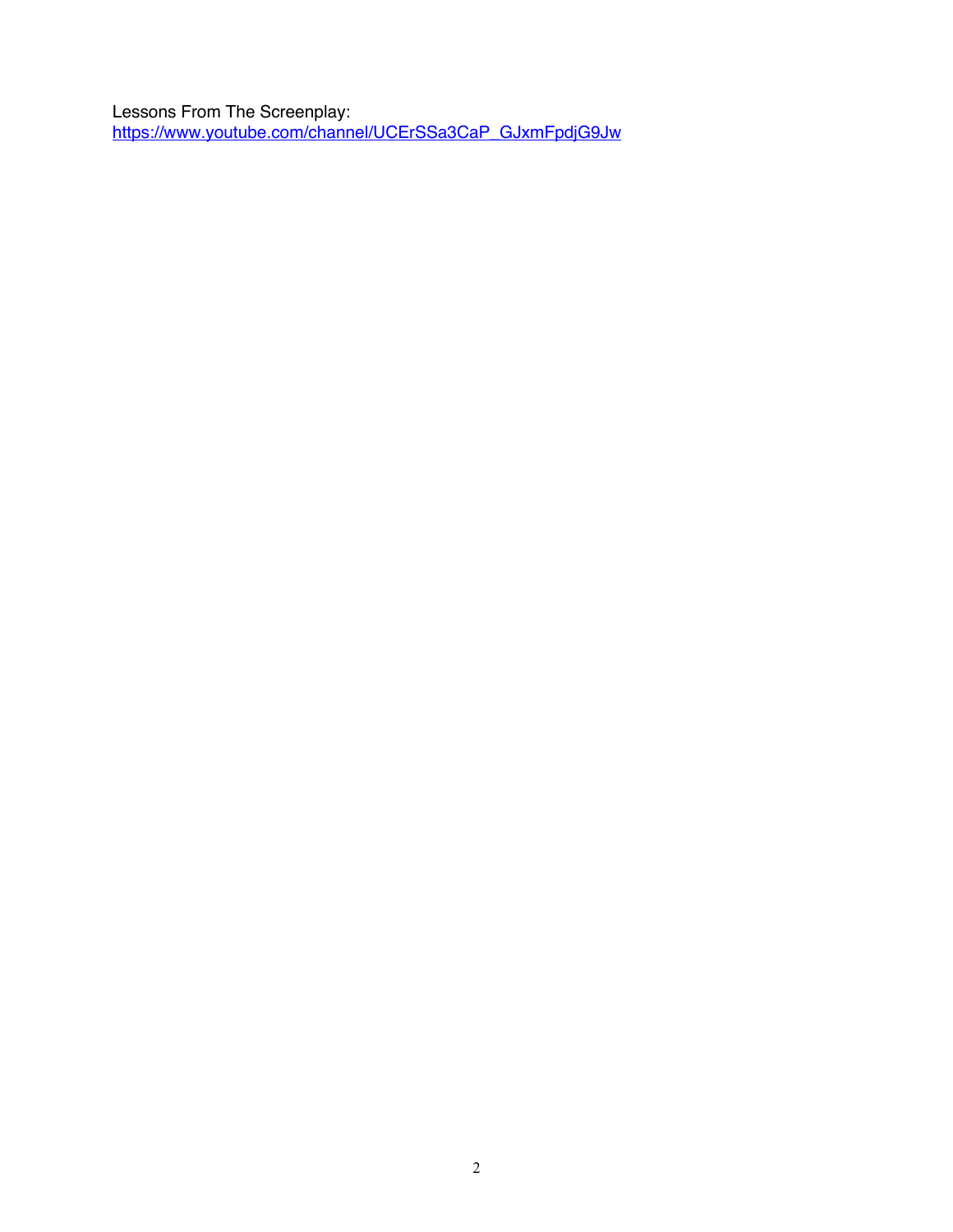# **LEARNING OUTCOMES**

1. *Hermeneutical competence:* Students will apply close reading skills, scholarly resources, and critical methodologies in the interpretation of film and film production, with a view of engaging in thoughtful Christian reflection on their work.

2. *Theological judgment:* Students will think theologically about specific films and the genre of narrative film, identify theological claims and suggestions made in films, and evaluate them from orthodox Christian perspectives.

3. Students will demonstrate artistic processes and interpretive understanding in an artistic production. Evaluation will be based on paper assignments, discussion, and in a final production of a film.

#### COURSE REQUIREMENTS

1. Attendance and Participation (10%). Attendance is mandatory and subject to the policies of Westmont College. Failure to appear for any examination will result in an "F" for that examination. Beyond your attendance in class, the *Attendance and Participation* grade includes the following requirements:

A. Being an active member in class discussions: each student will lead a discussion of a class reading.

B. Technical aspects of filmmaking will be discussed each week.

2. Film reviews (10%). On most weeks, students will watch a film out of class and write a film review that *incorporates the material from class and readings*. Papers will be graded on the basis of content, grammar, style, and presentation (see *Grading Information* and *Instructions for Paper Formatting* sections below). Rules regarding plagiarism will be strictly enforced. Papers should be 300 to 400 words in length. Please italicize all book titles and foreign words. As a reminder, backup all your work, as extensions will not be given due to computer problems. Late papers will receive a 10% deduction in grade for each late day and will not receive written comments on the paper.

4. Filmmaking Assignments (except for Final Production) (30%). Each film counts for 10%.

5. Midterm Examination (20%). This Midterm paper assignment will cover course readings, class discussions, and outside assignments.

6. Final project (30%), short film, including script, treatment, and pitch. Each student group will submit and show a completed short film at the end of the semester. The film will demonstrate sophisticated treatment of a topic and incorporate all pertinent technical components of preproduction, production, and postproduction learned in class. More details will be given in the course. Since this assignment serves as the final project of the course, students need to provide their best work and attention in creating the short film.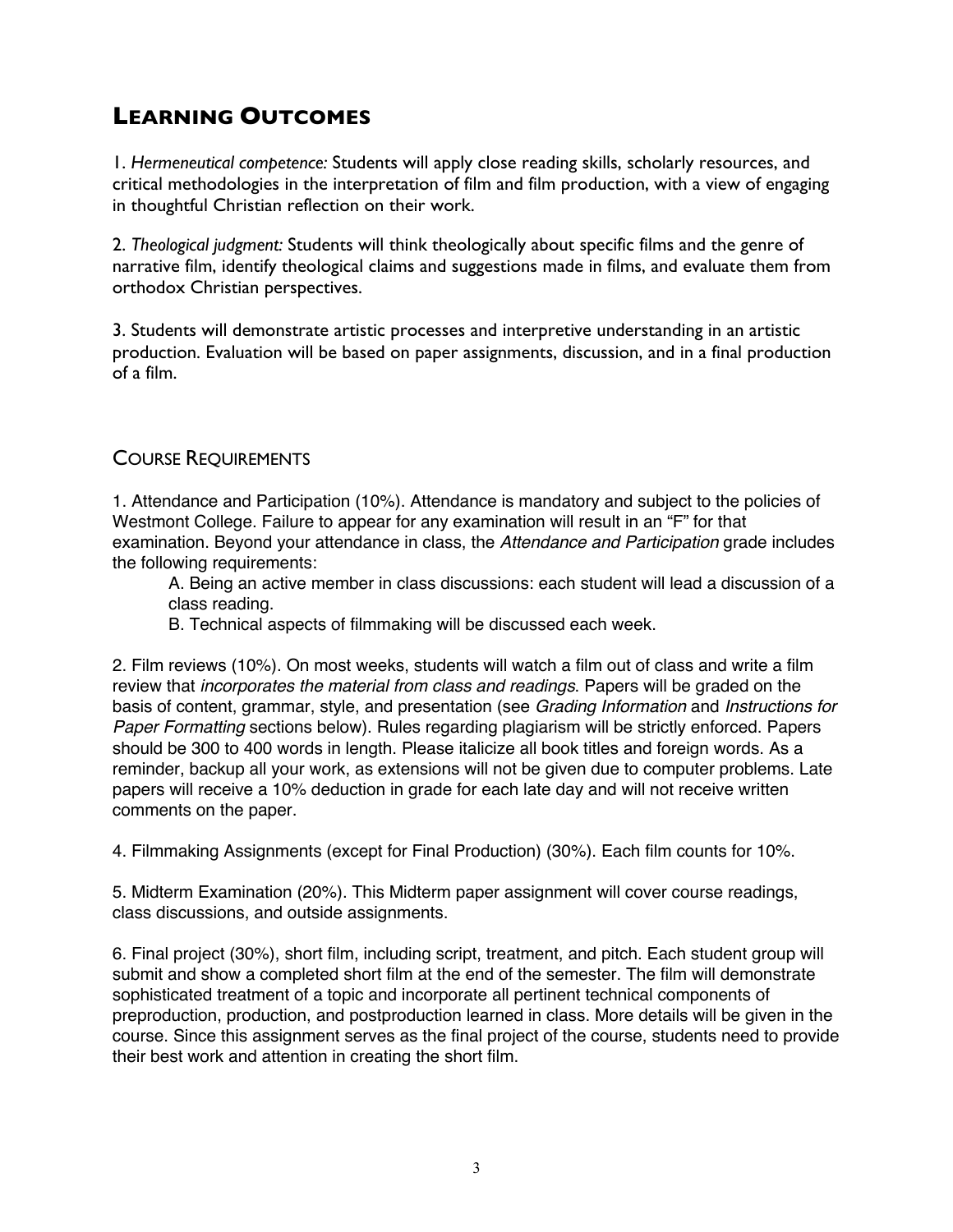#### GRADING INFORMATION

Grading criteria include correctness, completeness, precision, depth, grammar, presentation, and coherence of your answer. The importance of the argument is also important in evaluating papers. The following is a brief explanation of how I distinguish among grades.

100-90%: Superior work that involves something more than mere competence. This work entails depth of analysis, imaginative insight, careful synthesis of the material, and an attention to detail that hints at a nuanced and subtle analysis. This level work requires superb grammar, presentation, and content. This level of work is distinguished from lower levels by its qualitative difference.

89-80%: Good work that is solid, on target, and competent. It does not mislead. This level work states the important points and explains them adequately and competently. Work at this level attends carefully to the assignment, fulfilling each component of it. In examinations this requires answering the question in full. In papers it means exploring a carefully delineated topic or text as carefully and as fully as space allows.

79-70%: Acceptable but flawed work. This work may be flawed in different respects: missing the target, not quite seeing the point, misunderstanding what the question asks for, struggling for clarity. The work still demonstrates a grappling with the material and ideas in a plausible manner. In examinations, such work may make ambiguous points or use imprecise terms and concepts. Such work typically does not construct arguments well or misses some crucial points implied in the question. This level of work still evidences a general sense of the issues and a capacity to think about them. This level essay frequently is quite short in length.

69-60%: Unacceptable but passing work. This work usually demonstrates only a rudimentary awareness of the issues or problems, but even this is often confused by acute writing difficulties or an inattentiveness to the question. This level essay is typically quite short.

59-50%: Unacceptable and unpassable work.

#### INSTRUCTION FOR PAPER FORMATTING

1. In the upper right-hand corner type your name, the date, the course number, and the number of words in the paper. Never use a cover sheet.

- 2. Two lines down, centered, type the title of your paper.
- 3. Use the Times New Roman 12-point font.
- 4. Set your line spacing to double.
- 5. Use one-inch margins on all sides.
- 6. Place page numbers in the lower center of all pages except the first.
- 7. Staple the assignment (if more than one page) in the upper left-hand corner.

#### CLASS ETIQUETTE

1. Do your best to have your computers and monitors turned on and ready to go by the start of class (3:15 p.m.).

2. Be sure to clean up any garbage around your workstation.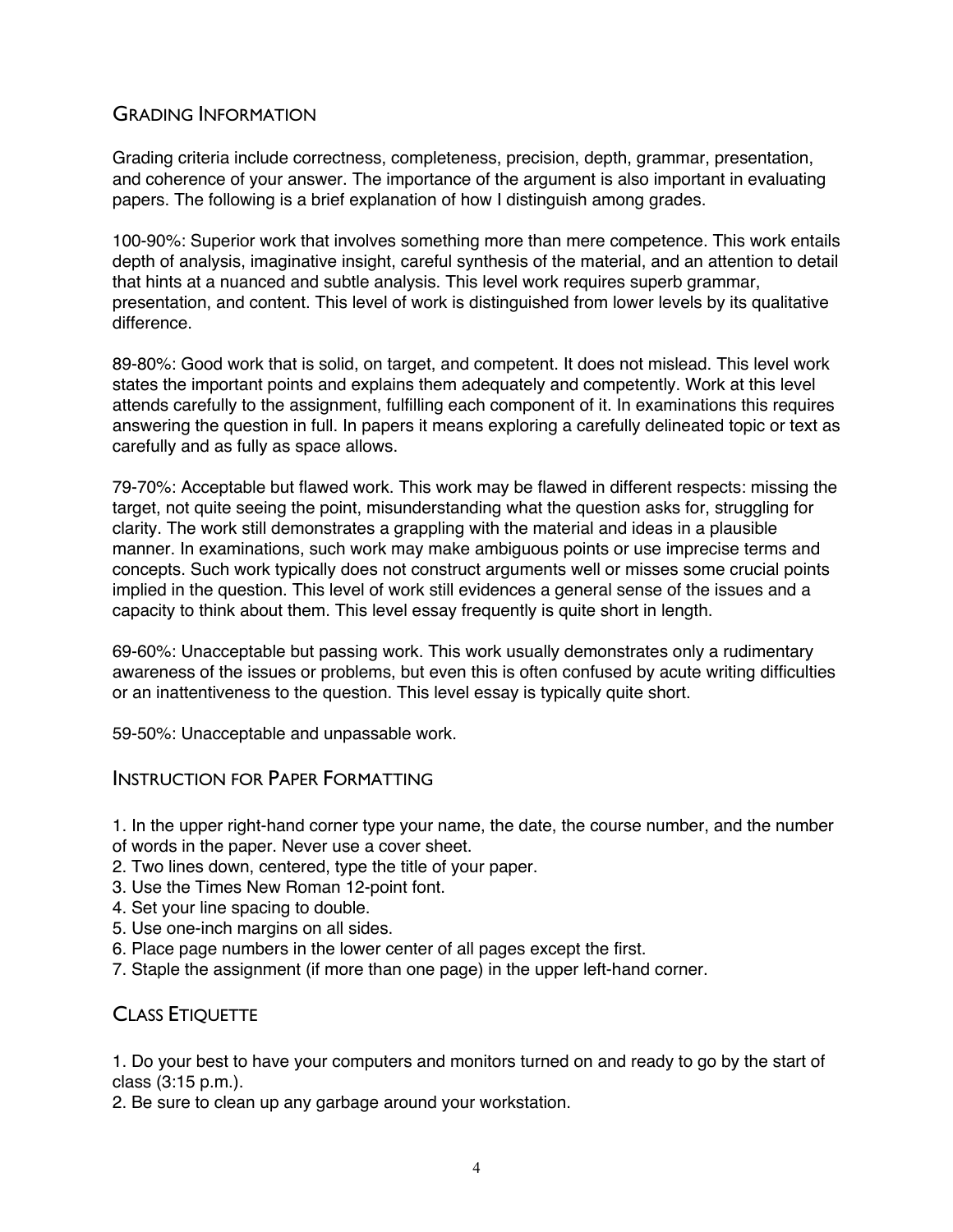- 3. Turn off the monitor prior to leaving class.
- 4. Log off your computer station.
- 5. Consider ourselves guests in this classroom.

#### **OTHER**

1. Westmont College will make reasonable accommodations for persons with documented disabilities. Students should notify the office of Disability Services, and notify me within the first two weeks of class.

2. *Written documentation* from a medical doctor or the campus health clinic must be obtained and promptly forwarded to the professor if poor health prohibits you from appearing for an examination. Role will be taken at the beginning of each class period. Failure to appear for an examination will result in an "F" for that examination.

- 3. Lectures may not be recorded, unless with the permission of the professor.
- 4. Please check Canvas for handouts. Print them out.
- 5. Please contact the professor if you have any questions or concerns: Office Hours: Monday and Wednesdays, 8:30-10:30 a.m. or by appointment Email, Charles Farhadian, farhadian@westmont.edu; Phone, x7094 Email, Tim Eaton, timothy@veritestudios.com
- 6. Finally, the professors reserve the right to revise the syllabus at any time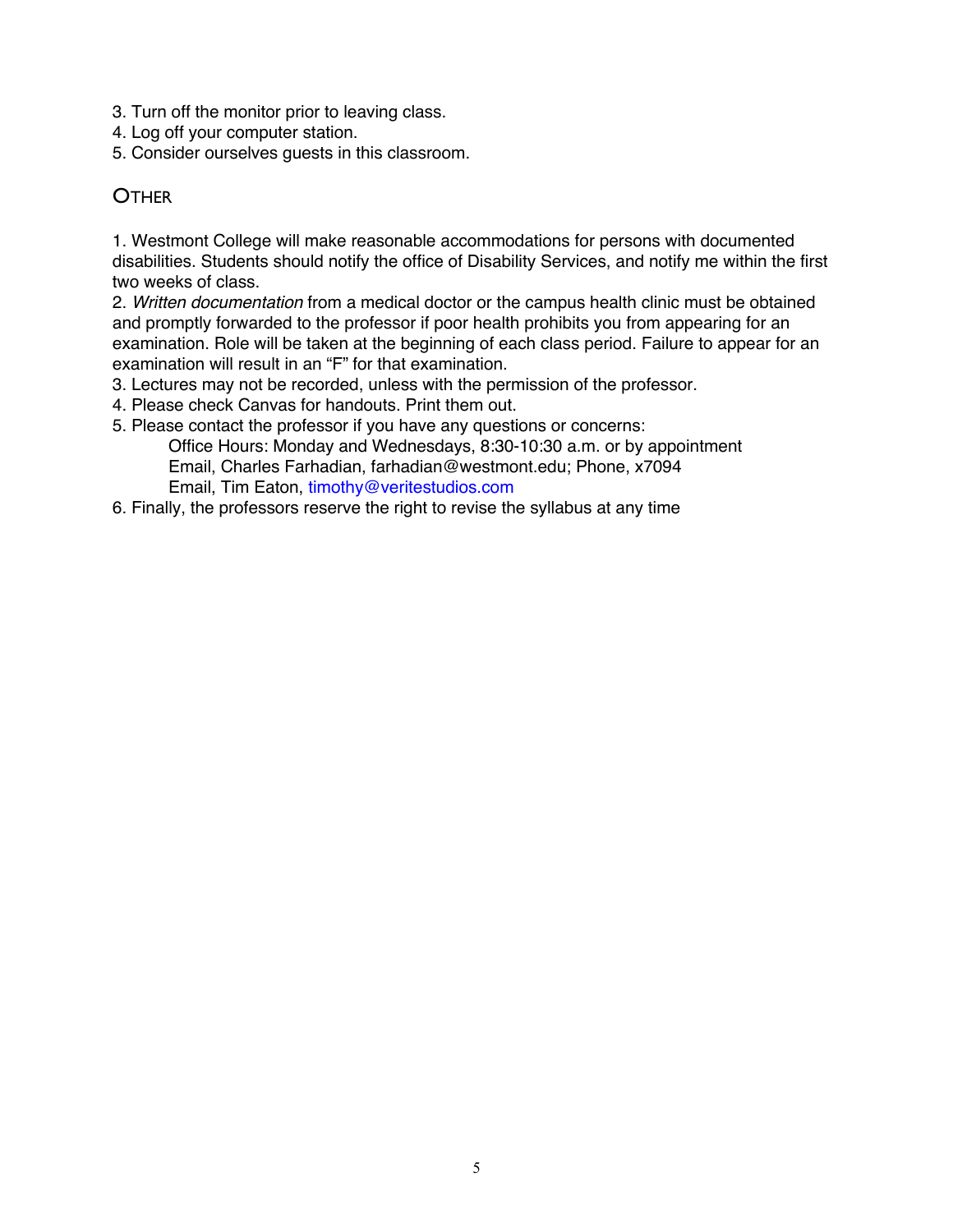#### BRIEF FILMOGRAPHY

Note: This is by no means an exhaustive list, just a smattering. These are primarily American films. Students will not be required to watch the complete list, but portions of these may be shown in class for reference.

Edwin S. Porter *The Great Train Robbery* Charlie Chaplin *City Lights* Michael Curtiz *Casablanca* Orson Welles *Citizen Kane* Elia Kazan *On The Waterfront* Billy Wilder *Sunset Boulevard* Frank Capra *It's a Wonderful Life* George Cukor *The Philadelphia Story* Alfred Hitchcock *Rear Window / North by Northwest* John Ford *The Searchers* David Lean *Lawrence of Arabia* Francois Truffaut *Day For Night / Jules et Jim* Francis Coppola *The Godfather / The Conversation* Caroll Ballard *The Black Stallion* Terrence Malick *Days of Heaven* Werner Herzog *Aguirre, The Wrath of God* Wim Wenders *Wings of Desire* Hugh Hudson *Chariots of Fire* Bruce Berenson *Tender Mercies* Milos Forman *One Flew Over The Cuckoo's Nest* Martin Scorcese *Raging Bull* Roman Polanski *Chinatown* Bob Fosse *Cabaret / All That Jazz* Oliver Stone *Platoon* Barry Levinson *Rain Man* Steven Spielberg *Schindler's List / Saving Private Ryan* Christopher Nolan *Memento* Woody Allen *Annie Hall / Manhattan* Sidney Pollack *Tootsie* Ridley Scott *Blade Runner* Tony Scott *Man on Fire* Christopher Nolan *Momento / Dunkirk*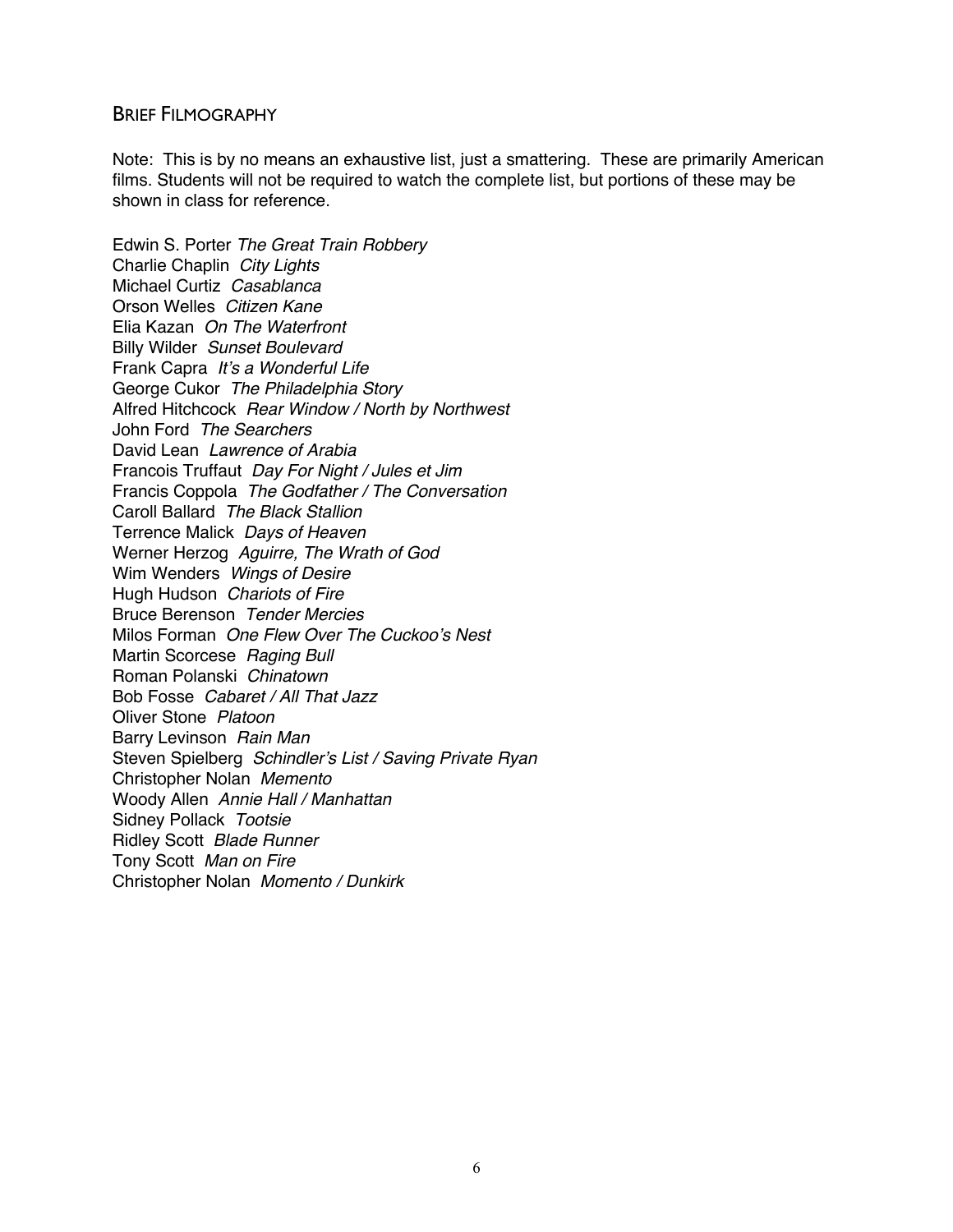# WEEKLY SCHEDULE

## **SCENE I: GETTING STARTED**

1 Jan. 9 (T) Westmont closed

Jan. 11 (Th) Westmont closed

- 2 Jan 16 (T) Martin Luther King Holiday no class
	- Jan 18 (Th) Introduction to course / Why Cinema?
- Rent Adobe Premiere (CC) (5 months)
- Rent Lynda.com Premiere Pro CC 2017 Essential Training (1 month)

### **SCENE II: STORYTELLIING, WORLDVIEWS, & SPIRITUALITY IN THE MOVIES**

- 3 Jan. 23 (T) Storytelling in the Movies
	- Lynda.com Lessons 6, 8, 9
	- Godawa, Introduction, Act 1 (ch. 1-3)
	- See film #1 *Casablanca*

Jan. 25 (Th) Worldview at the Movies

- Lumet, ch. 2 The Script, ch. 3 Style
- Godawa, Act 2 (ch. 4-6)
	- Film Review due and class discussion
- 4 Jan. 30 (T) The Filmmaking Enterprise
- Lynda.com PP Ess. Training (2015) Lessons 1 & 2
	- See film,  $\#2$

Feb. 1 (Th) Filmmaking: Story, Story, Story / Right Brain or Left Brain?

- Lumet, Preface & ch. 1 The Director
- Lynda.com Lessons 3 5
- Film Review due and class discussion
- Film Treatment for Film One
- 5 Feb. 6 (T) Filmmaking: What's The Process, A to Z?
- Lumet, ch. 4 Actors
	- Lynda.com Lessons 10,11
	- FILM ONE DUE: Character Study: Silent / 2 minutes or less

Feb. 8 (Th) Theoretical & Theological Challenges of Creation

• Lynda.com Lessons 12 - 15, Conclusion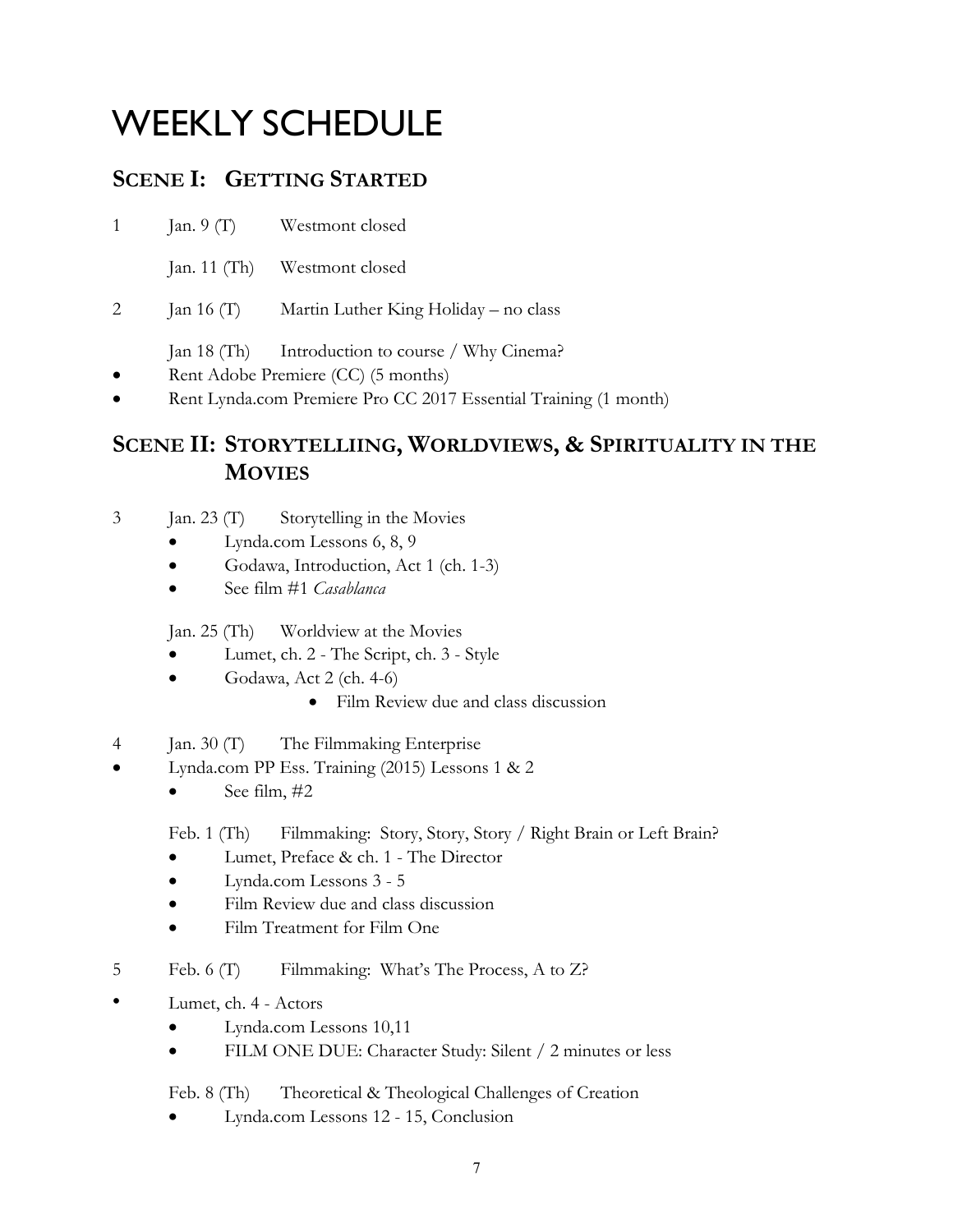- Handout: Latour, chapter 1
	- See film  $#3$
- 6 Feb. 13 (T) Filmmaking: Pulling the Trigger / Framing
	- Lumet, ch. 5 The Camera: Your Best Friend, ch. 6 Art Direction & Clothes
	- Film Treatment for Film Two
	- Film Review due and class discussion

Feb. 15 (Th) Filmmaking: What Comes Next?

- Lumet, ch. 7 Shooting The Movie
- Handout: Pincus, ch. 2 Before You Begin Production (Excerpts)
- Film Two Treatment Due
- 7 Feb. 20 (T) Spirituality in the Movies
	- Godawa, Act  $3$  (ch.  $7-10$ )
		- Review #3 due, *Departures*

Feb. 22 (Th) Film as Theological Insight

- Lumet, ch. 8 Rushes: The Agony & The Ecstasy
- Handout: Marsh and Ortiz, pp. 9-43 from *Explorations in Theology and Film:* An Introduction
	- Sound Track
	- See film #4
- 8 Feb. 27 (T) MIDTERM

#### **SCENE III: SPIRITUALITY, THEOLOGY, AND FILM**

- Mar. 1 (Th) Power, History, and Theological Approaches
- Johnston, ch. 1-3
	- FILM TWO DUE: Music Video or Documentary: With Music /
	- Film Review #4 due and class discussion
- 9 Mar. 6 (T) Filmmaking: Camera, Lights, Action
	- Lumet, ch. 9 The Cutting Room: Alone at Last
	- Handout: Pincus, ch. 9 Shooting the Movie (Excerpts)
	- See film  $#5$
	- Mar. 8 (Th) Art and Story: Why Watch?
- Johnston, ch. 4-6
	- Film #5 Review due and class discussion
- 10 Mar. 13 (T) Spring Recess
	- Mar. 15 (Th) Spring Recess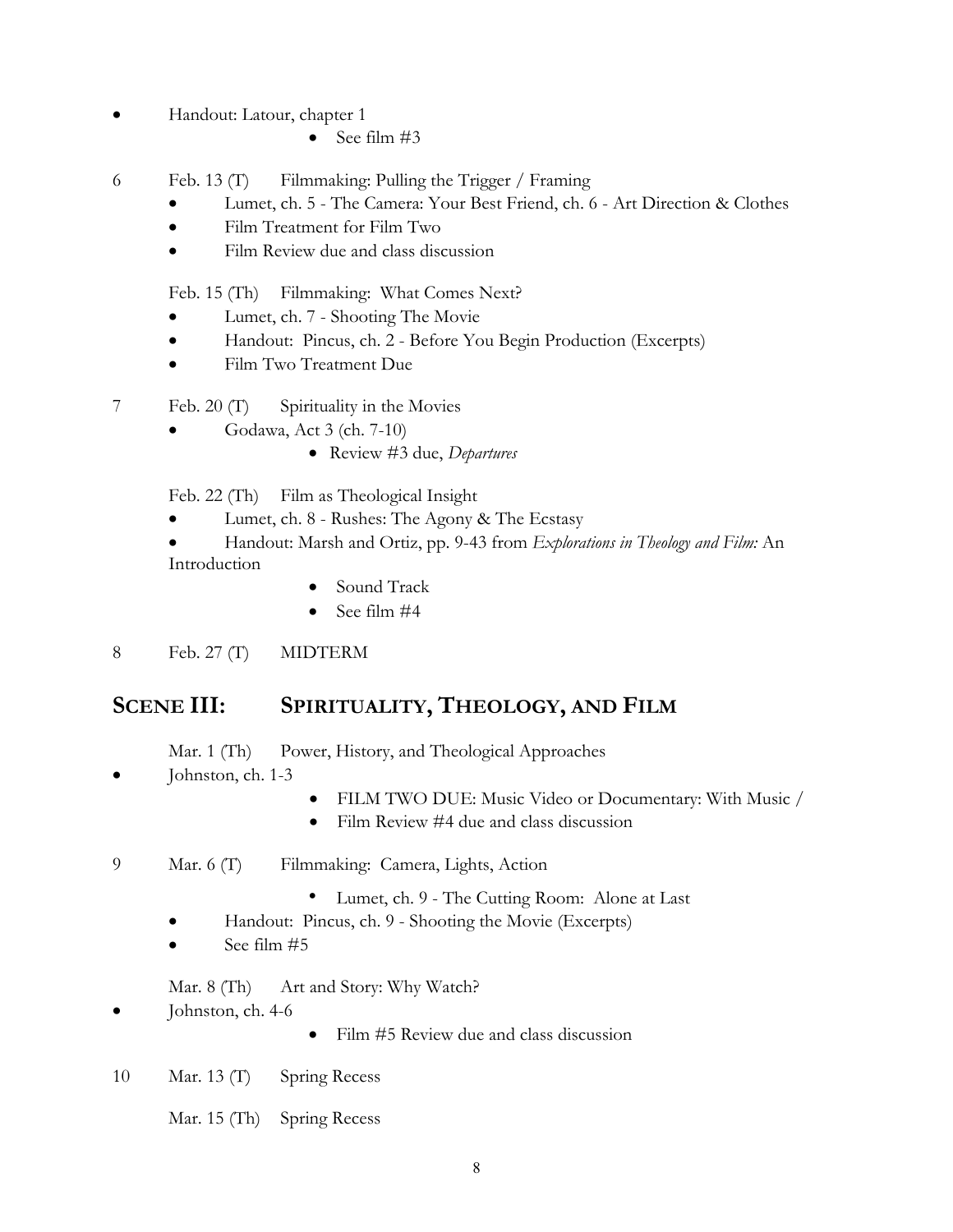- 11 Mar. 20 (T) Filmmaking: Decisions Decisions / Production 102
	- Lumet, ch. 10 The Sound of Music: The Sound of Sound
	- Mar. 22 (Th) Image & Response
- Johnston, ch. 7-10
	- See film #6
- 12 Mar. 27 (T) Filmmaking: A to Z Part 2
	- Lumet, ch. 11 The Mix
- Handout: Pincus, ch. 13 Picture & Dialog Editing
- Final Film Treatment
- Film #6 Review due and class discussionf
	- Film Three Due: Class Film Project

Mar. 29 (Th) Filmmaking: / Sound 101

- Lumet, ch. 12 The Answer Print
- Handout: Pincus, ch. 17 Producing & Distributing the Movie
- See film  $#7$
- 13 Apr. 3 (T) Project Day Class Film
	- Film #7 Review due and class discussion

#### **SCENE IV: SEEING AND BELIEVING: RELIGION AND MOVIES**

- Apr. 5 (Th) Seeing and Believing
- Handout: Margaret Miles, *Seeing and Believing*, ch. 1-3
- 14 Apr. 10 (T) Seeing and Touching
	- Lumet, ch. 13 The Studio: Was It All For This?
	- Handout: Diana Eck, *Darśan*, ch. 1-2
		- See film #8

#### **SCENE V: PERCEPTION AND IMAGES IN RELIGIONS**

- Apr. 12 (Th) Aisthesis: Perceiving Between the Eye and the Mind
- Plate, Sections Introduction & 1
	- Film #8 Review due and class discussion
- 15 Apr. 17 (T) Icon and Qalam: Image of Jesus Christ and Islamic Calligraphy Plate, Sections 2 & 3
	- Apr. 19 (Th) Shinjin and Darshan: Seeing in Japanese and Hindu Traditions
	- Plate, Sections 4 & 5